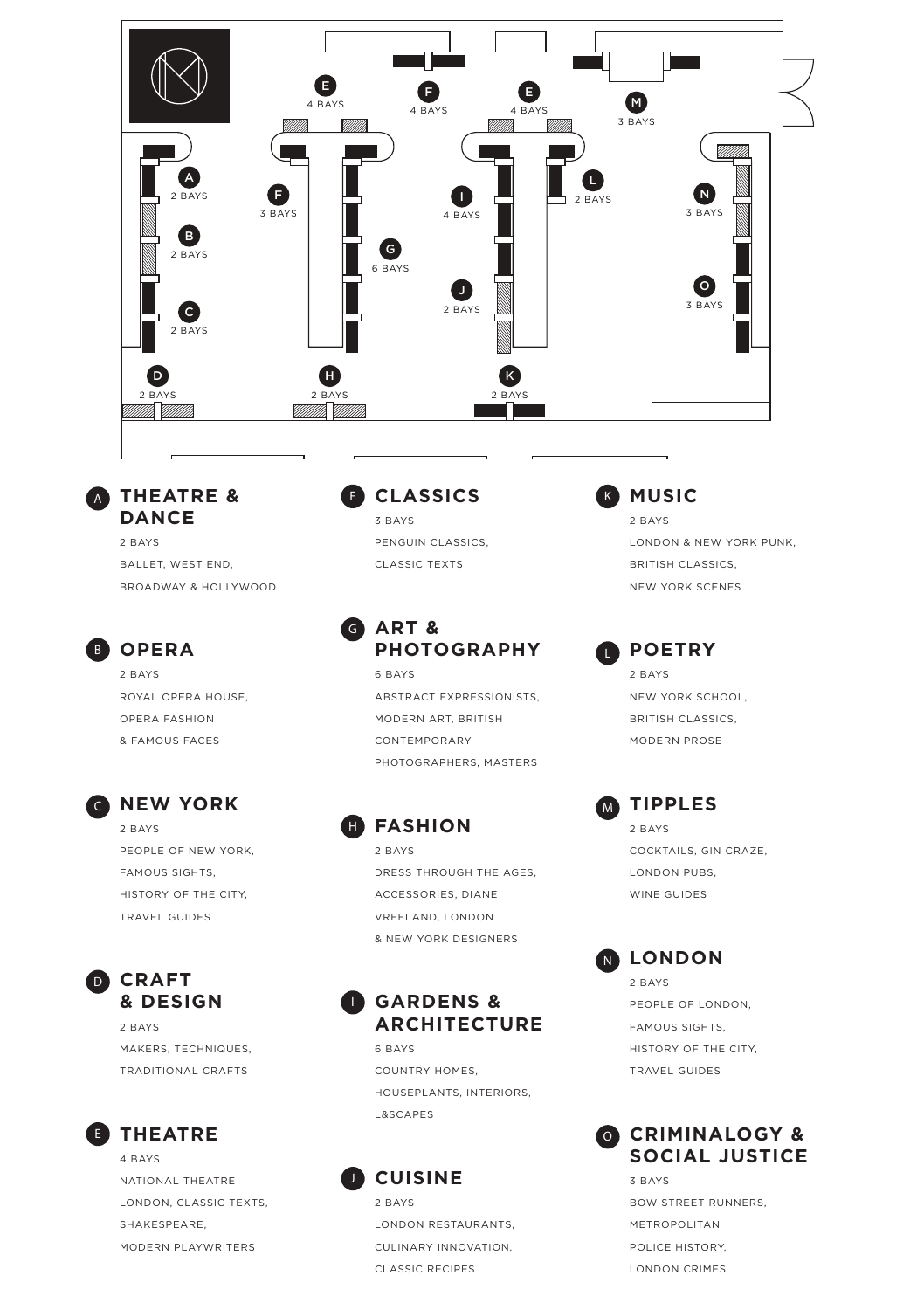# **COFFEE**

BY ASSEMBLY

ESPRESSO 3

AMERICANO 4

CORTADO / MACCHIATO / FLAT WHITE 5

CAPPUCCINO / LATTE 6

# **TEA**

BY RARE TEA COMPANY

### **WHITE**

JASMINE SILVER TIP 7

#### **GREEN**

SENCHA GENMAICHA 7

# **HOT DRINKS**

CHAI LATTE MASALA CHAI, CINNAMON, GINGER, WHITE PEPPER WITH MILK OF CHOICE 7

MATCHA LATTE MATCHA TEA, COCONUT, OAT MILK 7

HOT CHOCOLATE DARK CHOCOLATE, SALT WITH MILK OF CHOICE 7

# **BLACK**

NOMAD ENGLISH BREAKFAST BLEND EARL GREY 5

#### **OOLONG**

SUNSET OOLONG 5

#### **HERBAL**

FRESH MINT BLEND LEMONGRASS & GINGER CHAMOMILE 6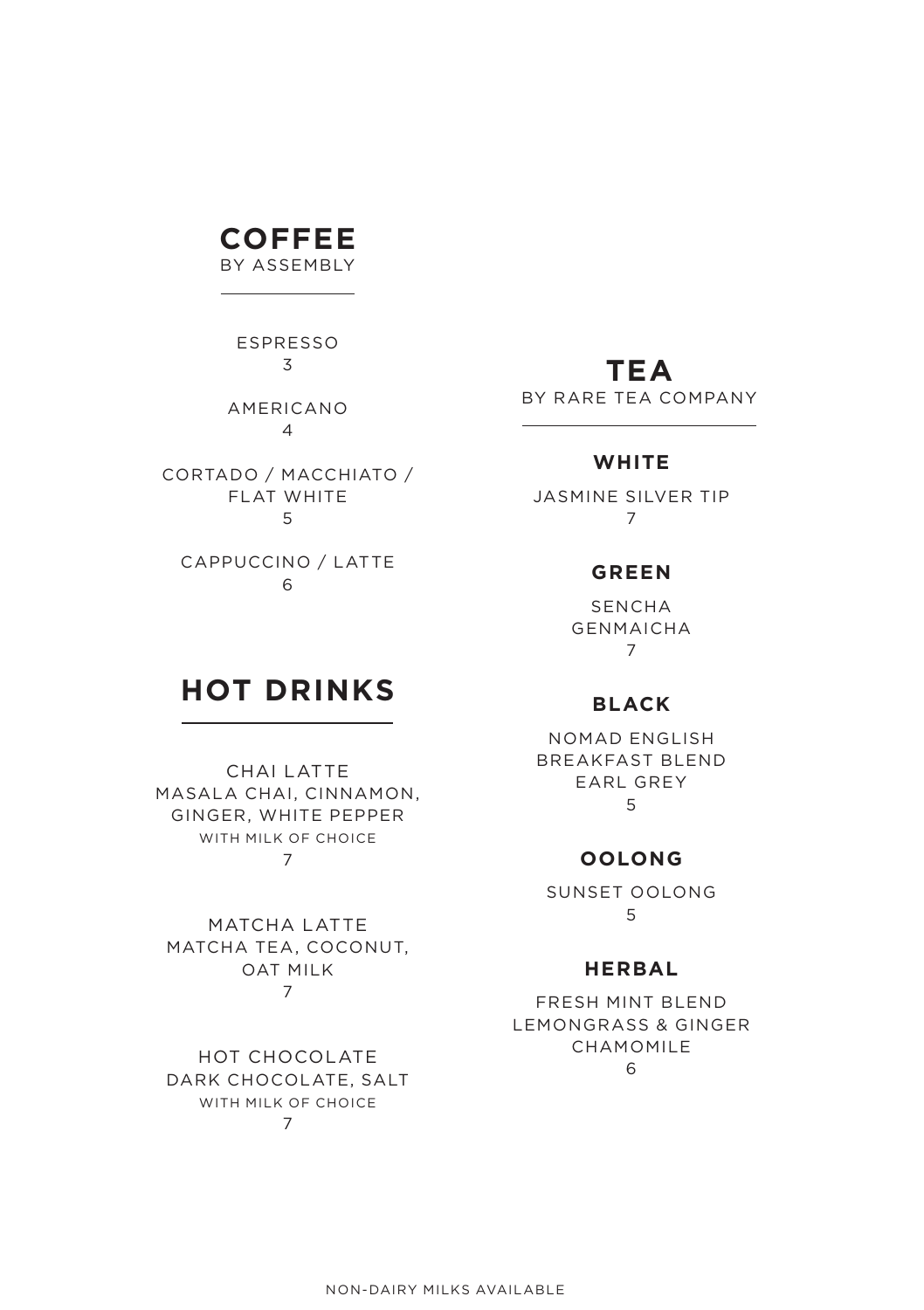# **ALL DAY**

### **CRUDITÉ**

MARKET VEGETABLES WITH HERBED CRÈME FRAÎCHE 9

### **SMOKED TROUT**

RILLETTES WITH DILL, PICKLED MUSTARD & POTATO CRISPS 16

**RED LEAF**

SALAD WITH SNOW PEAS, QUINOA & PINE NUTS 16

#### **BAJA-STYLE PRAWN TACOS**

THREE, WITH PICKLED CABBAGE & MORITA MAYO 21

### **FRIED CHICKEN**

WITH MISO & DAIKON 19

#### **PRAWN B.L.T.**

SOURDOUGH, BACON, BASIL AIOLI & APPLE 18

### **THE NOMAD HOTDOG**

BACON-WRAPPED WITH BLACK TRUFFLE & CELERY 21

### **DRY-AGED BEEF BURGER**

CHEDDAR, RED ONION & SPECIAL SAUCE 24

#### **CHIPS**

ROSEMARY & LEMON 8

PLEASE ASK YOUR SERVER FOR INFORMATION REGARDING ALLERGENS AND INGREDIENTS. A DISCRETIONARY SERVICE CHARGE OF 13.5% WILL BE ADDED TO THE FINAL BILL.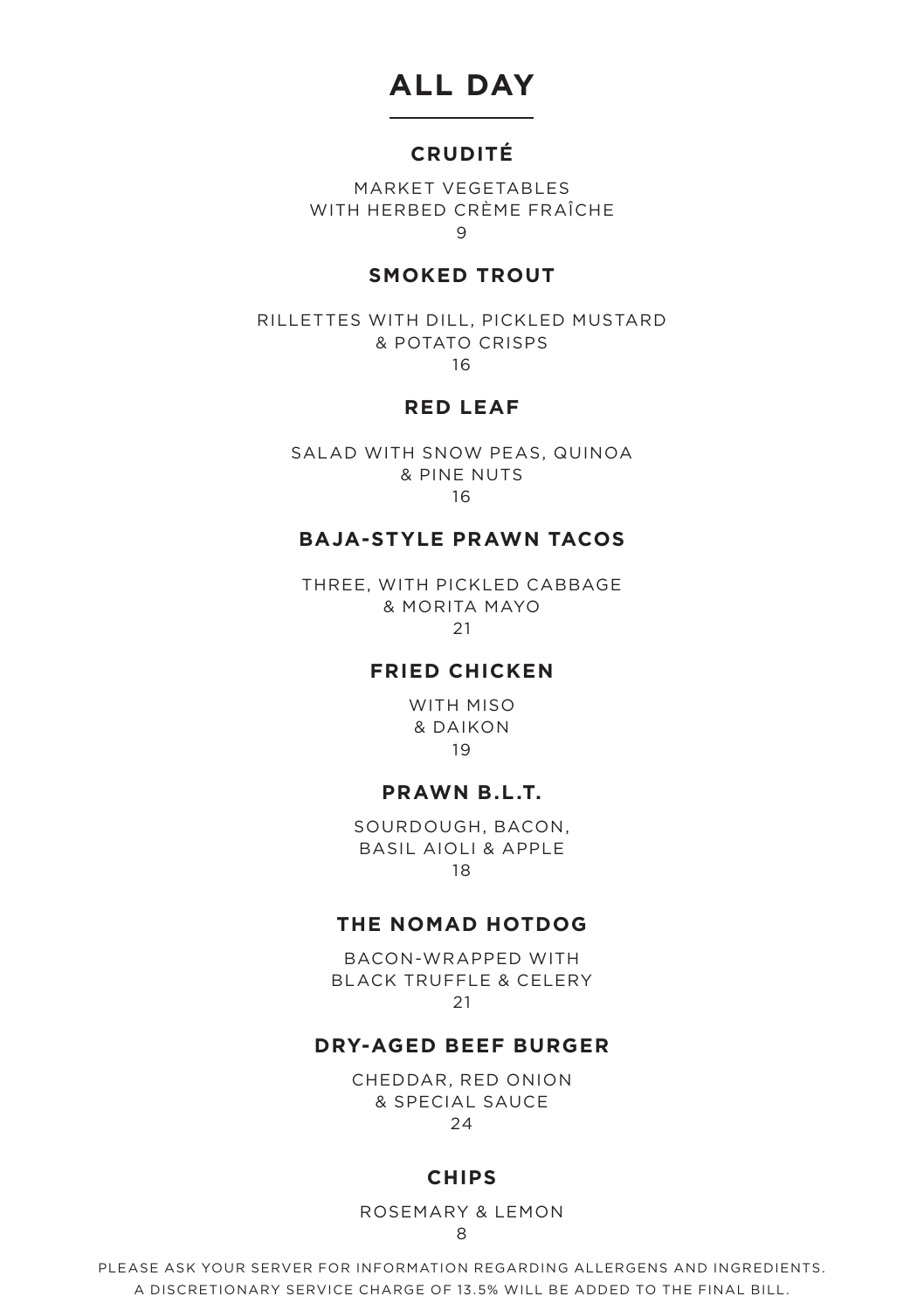# **SWEETS**

11

## **ICE CREAM SANDWICH**

HORCHATA ICE CREAM & PASSION FRUIT DULCE DE LECHE

## **CANDY BAR**

LITERALLY, WITH DARK CHOCOLATE & CARAMEL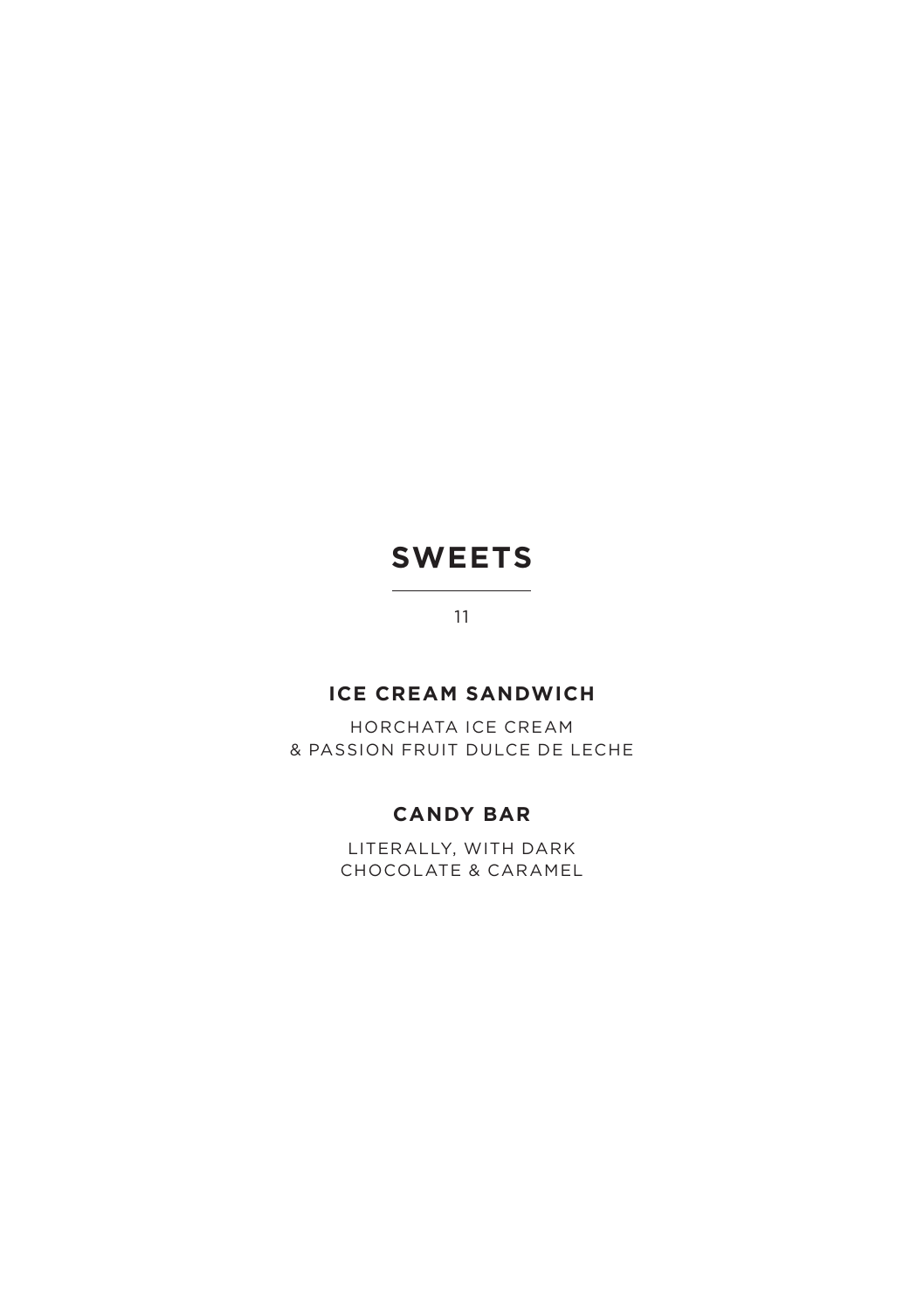# **NOMAD CLASSICS**

#### **SEOUL MATE**

AMONTILLADO SHERRY, VERMOUTH DI TORINO, PEACH, ORGEAT, LEMON, PIMENTO DRAM 16

#### **ENGLISH HEAT**

BEEFEATER GIN, DOLIN DRY VERMOUTH, LEMON, SPICY AGAVE, TUACA, MORITA CHILLI 16

#### **SERGEANT PEPPER**

AVUA PRATA, ALTOS BLANCO TEQUILA, GREEN PEPPER, CORIANDER, JALAPEÑO, PINEAPPLE, LEMON 17

#### **START ME UP**

MICHTER'S BOURBON, DIPLOMÁTICO RESERVA EXCLUSIVA RUM, STREGA, LEMON, GINGER, HONEY 17

#### **WALTER GIBSON**

BOATYARD GIN, ELYX VODKA, VIOGNIER, PEAR EAU DE VIE, BEESWAX, PICKLED VEGETABLES 18

# **NORTH SEA OIL**

LINIE AQUAVIT, LAPHROAIG 10 YEAR WHISKY,

COCCHI AMERICANO, COMBIER

18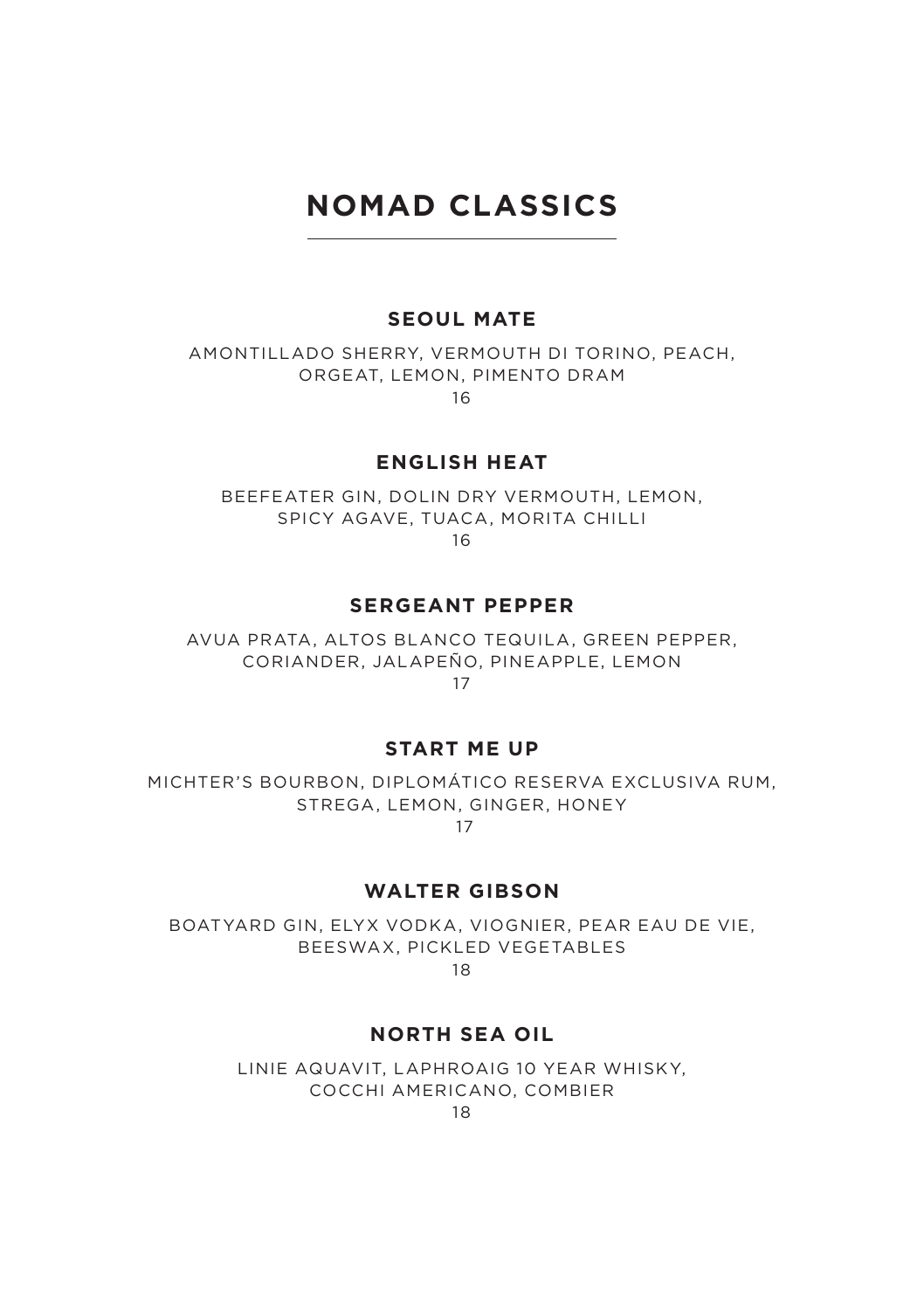# **CLASSIC COCKTAILS**

#### **CHRYSANTHEMUM**

NOILLY PRAT VERMOUTH, BENEDICTINE, VIEUX PONTARLIER, ORANGE BITTERS 16

**DIRTY MARTINI**

ELYX VODKA, LUSTAU BLANCO VERMOUTH, GIARRAFFA OLIVE 16

**PIMM'S CUP**

PASSION PEPPER PIMMS, GINGER, LIME, LONDON ESSENCE TONIC, ORANGE, CUCUMBER, MINT 16

#### **APEROL SOUR**

APEROL, LEMON, PEYCHAUD'S BITTERS, EGG WHITE 16

**JUNGLE BIRD**

APPLETON 12 YEAR RUM, CAMPARI, PINEAPPLE, LIME, DATE MOLASSES 17

#### **RED HOOK**

MICHTER'S RYE, PUNT E MES, MARASCHINO 18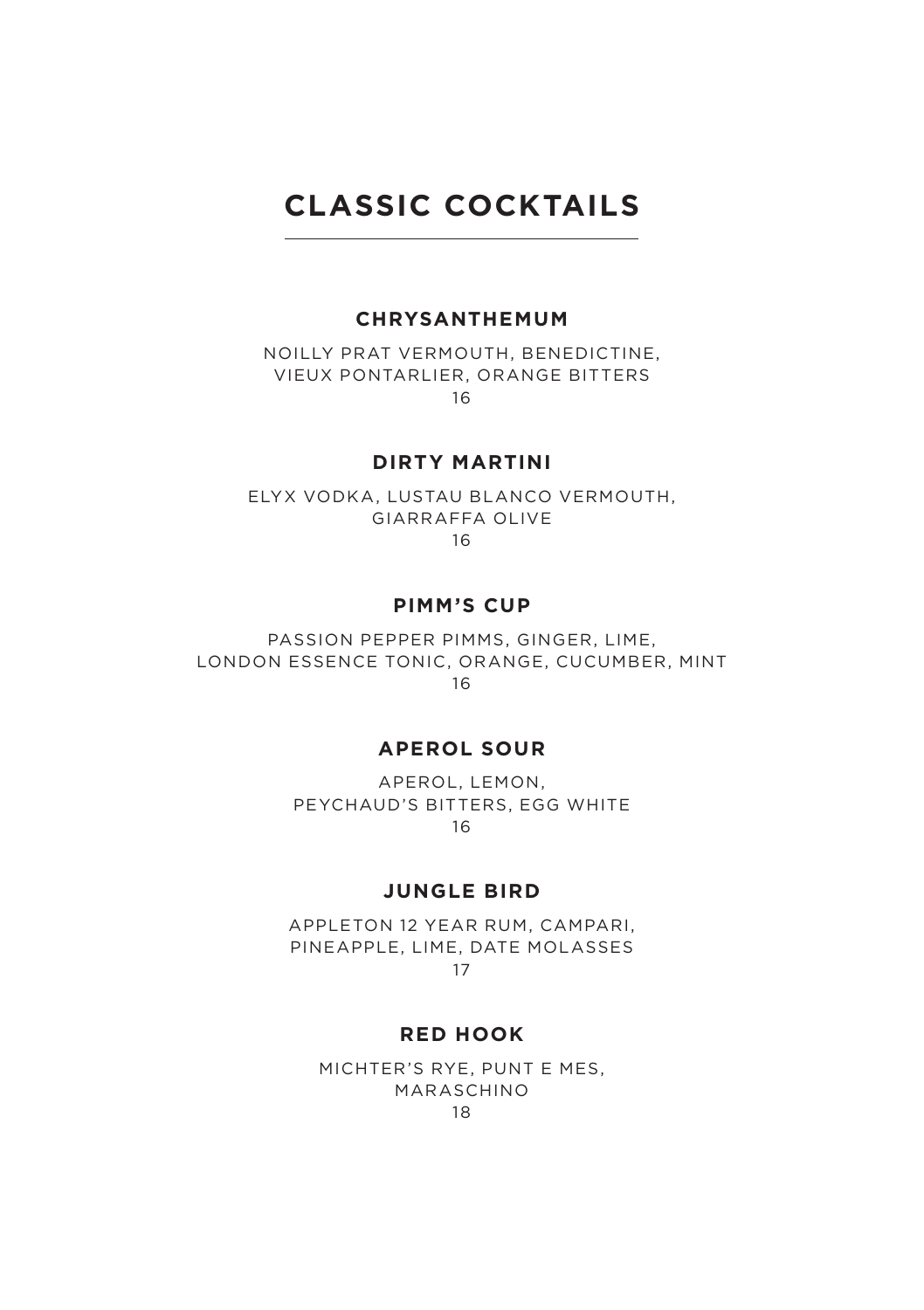# **DRAUGHT BEER**

### **PILSNER**

BUDVAR, CZ 7

### **NOMAD MEXICAN SOUR**

TWO TRIBES, UK 8

#### **HOP-HAND FALLACY, WITBIER**

LOST AND GROUNDED BREWERY, UK 8

#### **DALSTON SUNRISE HAZY PALE ALE**

40FT BREWERY, UK 8

#### **METROLAND TOKYO SESSION IPA**

TWO TRIBES, UK 8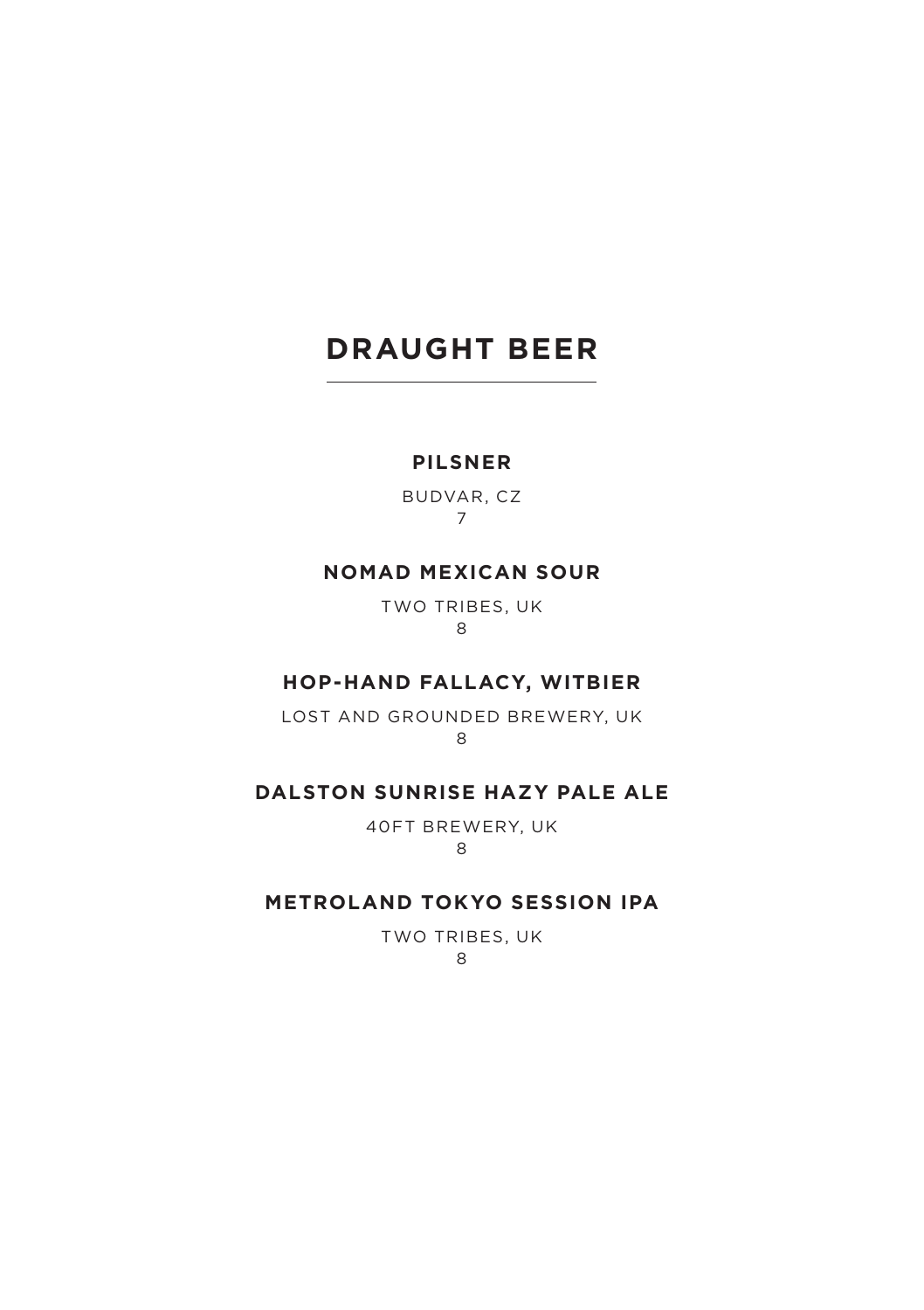# **BOTTLED & CANNED BEER**

### **KÖLSCH**

FRÜH, DE 50CL 9

#### **MARIACHI MEXICAN LAGER**

TWO TRIBES, UK 33CL 6

### **WITBIER**

WEIHENSTEPHANER, DE 50CL 9

#### **PLEASE & THANK YOU RICE LAGER**

LONDON FIELDS, UK 44CL  $\overline{R}$ 

### **PALE ALE**

CRATE, UK 33CL 7

### **DIGITAL IPA**

YEASTY BOYS, UK 33CL 8

### **LE POULET BROWN ALE**

BROOKLYN BREWERY X LONDON FIELDS, UK 33CL 8

#### **TRAPPISTE**

ORVAL, BE 33CL 10

#### **SASSY POIRE CIDER**

NORMANDY, FR 6

### **SASSY ROSÉ CIDER**

NORMANDY, FR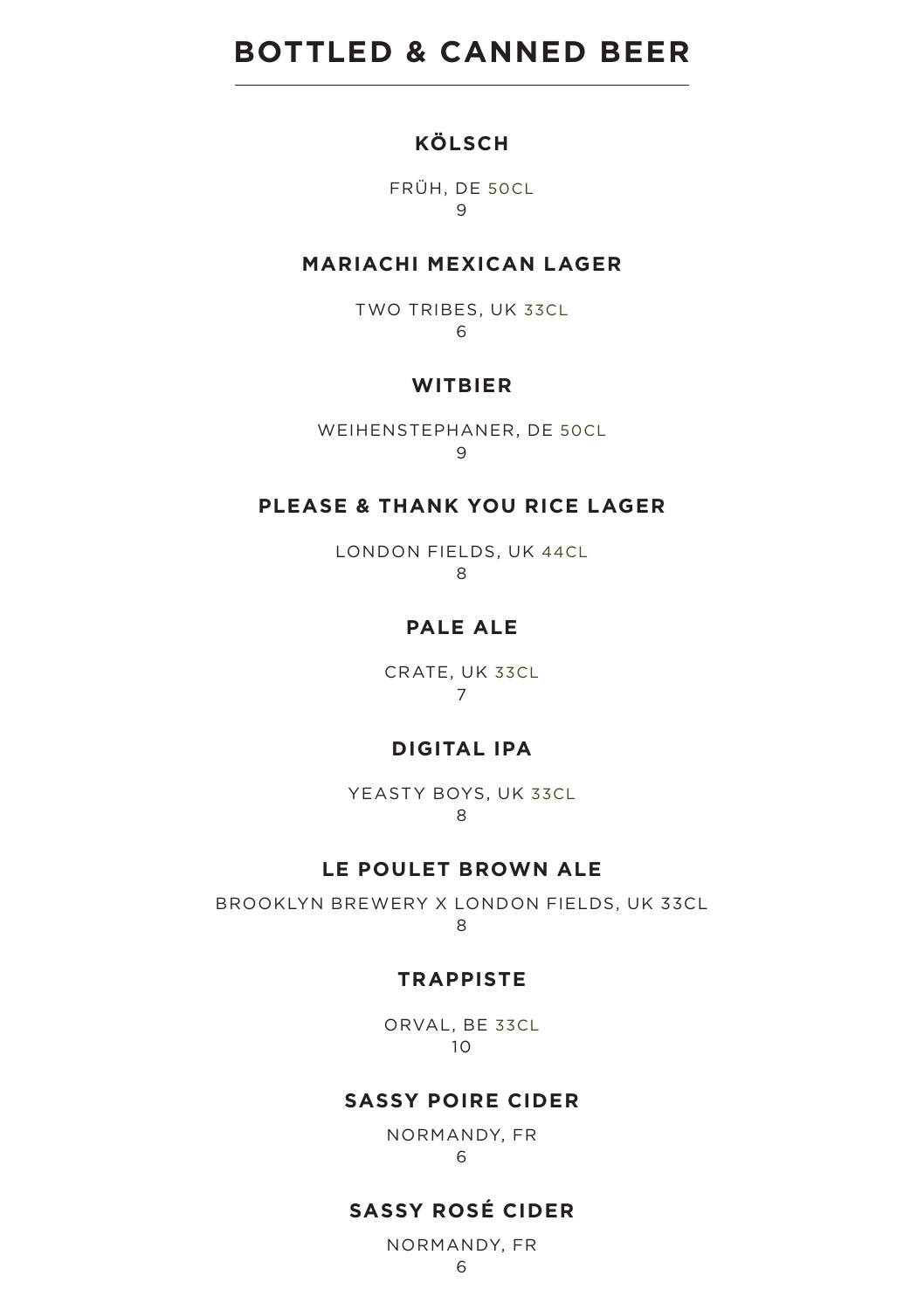# **GLASSES OF SPARKLING WINE**

#### **ENGLISH**

PELEGRIM WESTWELL, KENT NV 14

#### **CHAMPAGNE**

GRAND BRUT PERRIER-JOUËT, CHAMPAGNE NV  $20$ 

# **GLASSES OF WHITE WINE**

#### **MELON DE BOURGOGNE**

L'ENTREPENEUR MUSCADET SÈVRE-ET-MAINE, LOIRE 2020 11 (ON TAP)

#### **ALTESSE**

ALTESSE DE MONTAGNIEU YVES DUPORT, BUGEY 2018 15

#### **SAUVIGNON BLANC**

TERRES BLANCHES DOMAINE DU BOUCHOT, POUILLY FUMÉ 2020 19

#### **CHENIN BLANC**

OLD VINE MULLINEUX, SWARTLAND 2020 18

### **LISTÁN BLANCO**

BENJE ENVINATE, TENERIFE 2020 18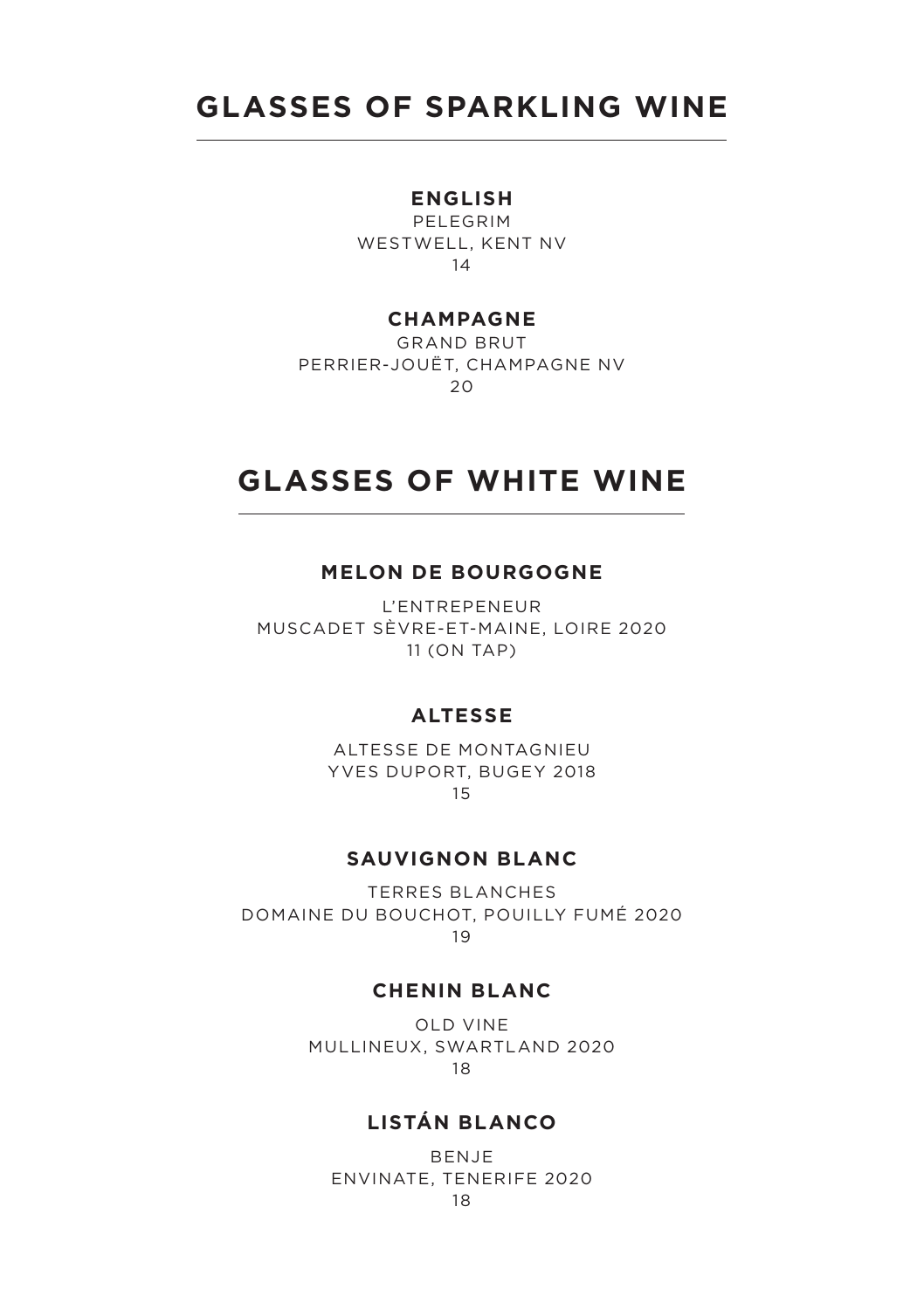# **GLASSES OF ROSÉ WINE**

### **GRENACHE**

PRESTIGE CHÂTEAU MINUTY, CÔTES DE PROVENCE 2021 17

# **GLASSES OF RED WINE**

#### **MALBEC**

TRESPOTZ LA CALMETTE, CAHORS 2020 16

#### **NEBBIOLO**

COSTA BASSA SANDRO FAY, VALTELLINA SUPERIORE 2018 17

#### **CABERNET FRANC**

L'AIGLERIE TERRE DE L'ELU, LOIRE 2016 20

#### **BORDEAUX BLEND**

FRANCS CHÂTEAU MARSAU, CÔTES DE BORDEAUX 2017 20

#### **BARBERA**

ROSSO COLLI TORTONESI OLTRETORRENTE, PIEDMONT 2019 13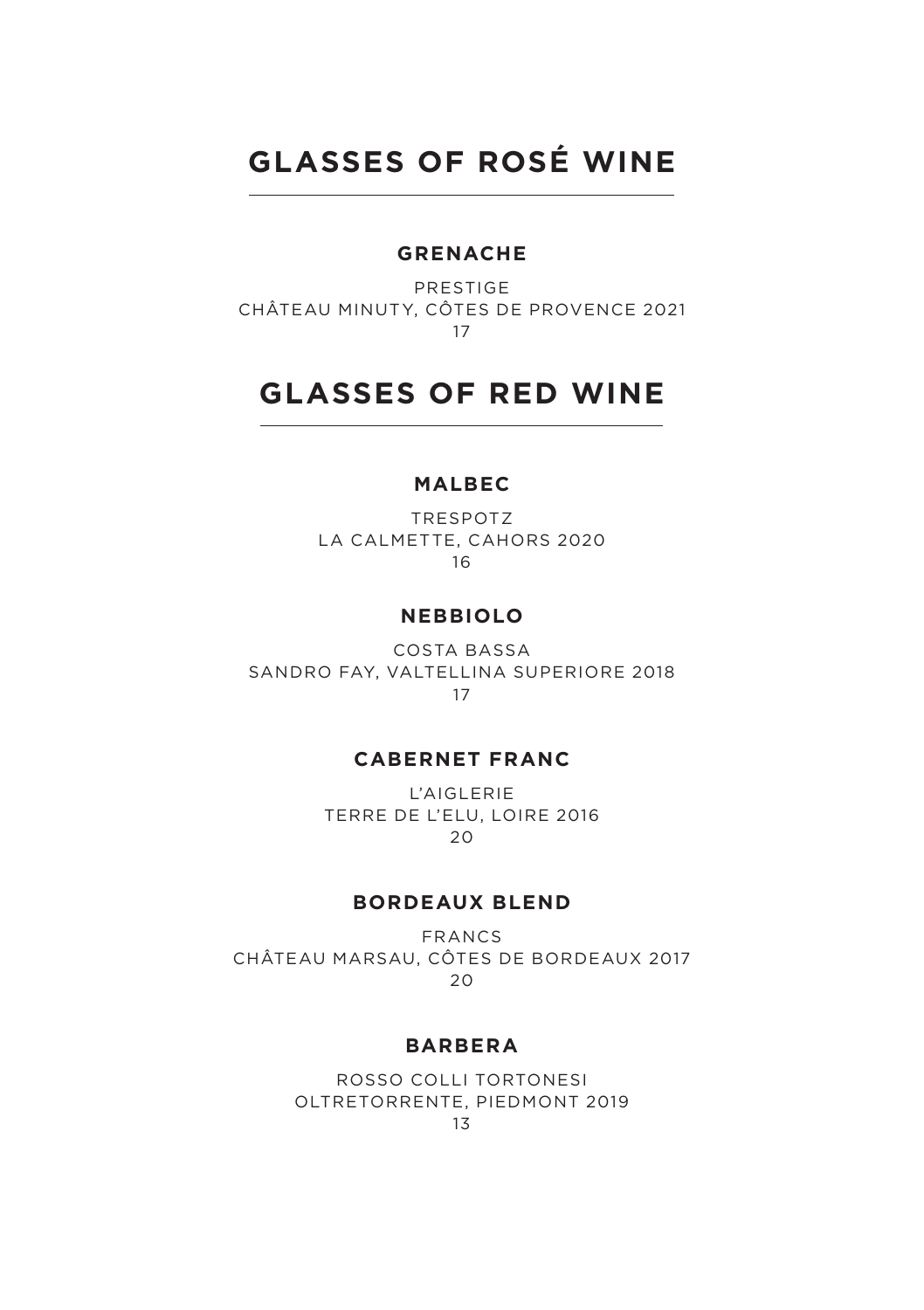# **COGNAC & ARMAGNAC**

HENNESSY, VS 13

COUPRIE, VS 15

MARTELL, VS 13

MARTELL, XO 36

PIERRE FERRAND, AMBRE 16

SAZERAC DE FORGE & FILS, FINEST ORIGINAL 36

> CASTARÈDE 1984 18

# **BRANDY & EAU DE VIE**

SEVEN TAILS, XO 13

DOMAINE DUPONT, PAYS D'AUGE 36

G. MICLO, FRAMBOISE SAUVAGE 14

G. MICLO, POIRE WILLIAMS 14